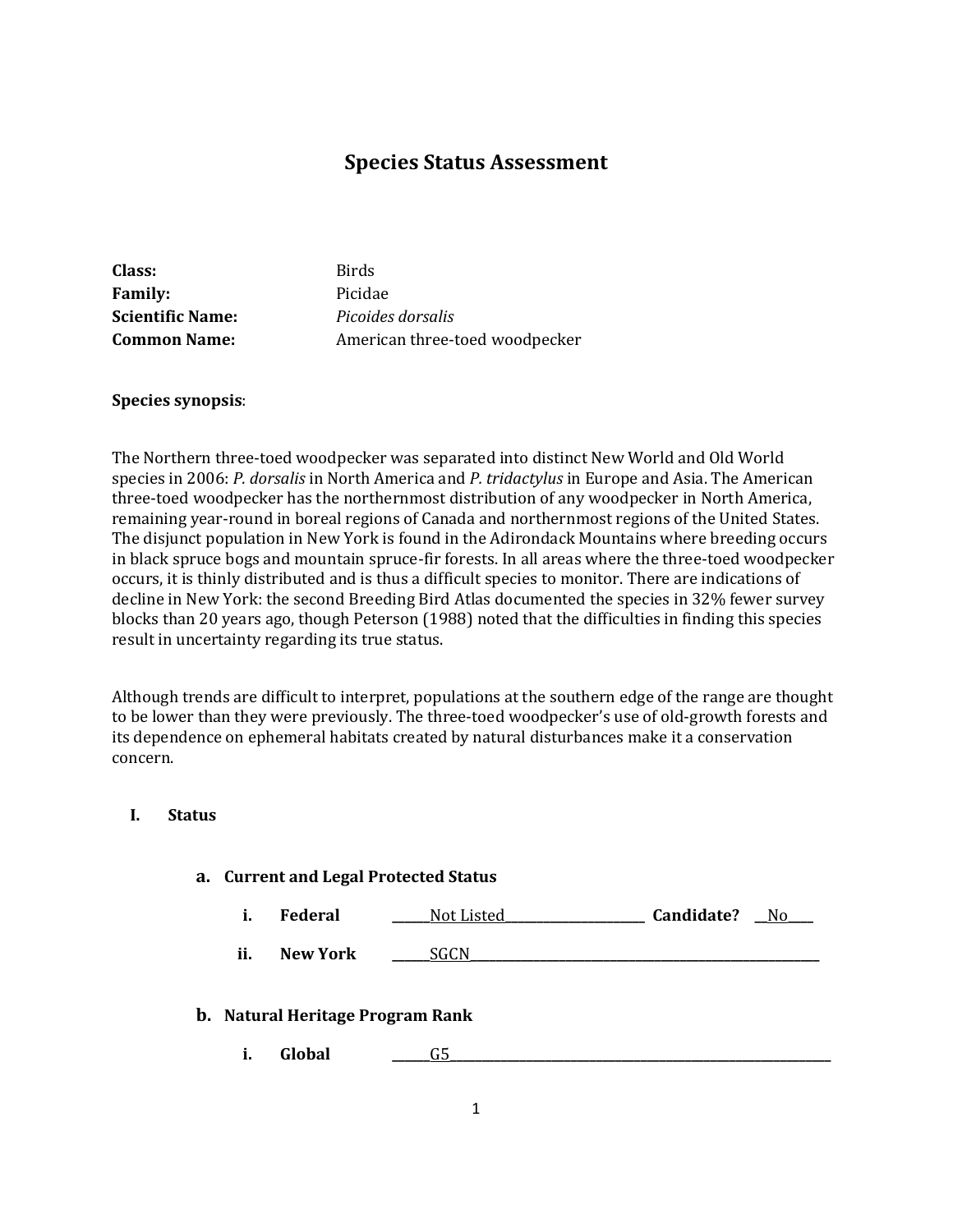|  | New York |  | <b>Tracked by NYNHP?</b> |  |
|--|----------|--|--------------------------|--|
|--|----------|--|--------------------------|--|

### **Other Rank:**

IUCN Red List Category: LC - Least concern

### **Status Discussion:**

Three-toed woodpecker is a rare local resident in the Adirondacks and the Tug Hill Plateau, and a very rare winter resident elsewhere in the state. It is ranked as vulnerable, imperiled, or critically imperiled in all northeastern states, but appears to be secure across Canada.

#### **II. Abundance and Distribution Trends**

### **a. North America**

**b**.

**i. Abundance**

| ___ declining X_ increasing ______stable _____unknown      |  |
|------------------------------------------------------------|--|
| ii. Distribution:                                          |  |
|                                                            |  |
|                                                            |  |
| Regional                                                   |  |
| i. Abundance                                               |  |
| ___ declining <u>X</u> increasing ____ stable ____ unknown |  |
| ii. Distribution:                                          |  |
|                                                            |  |
|                                                            |  |
| Time Frame Considered: 2000-2010                           |  |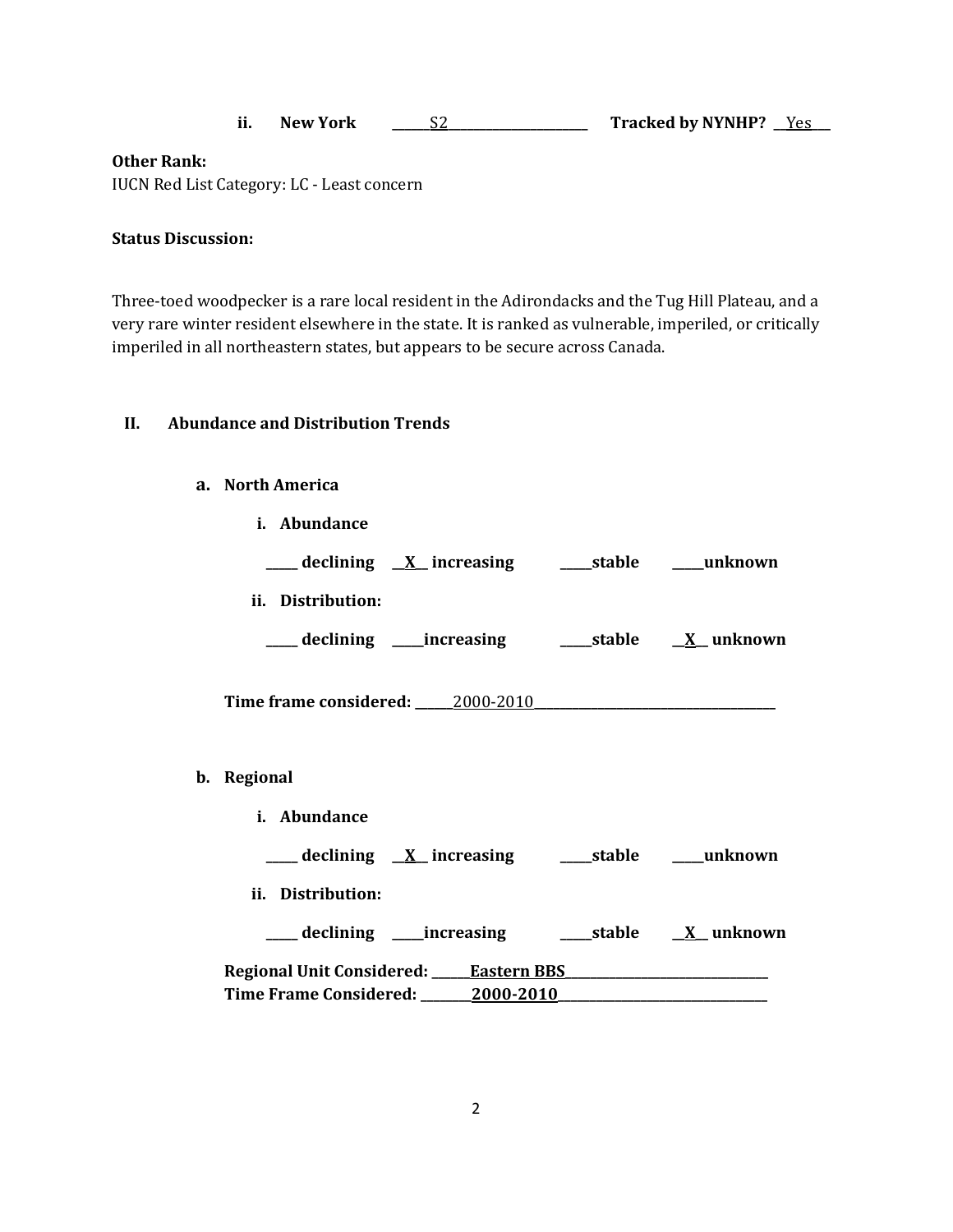**c. Adjacent States and Provinces**

| <b>CONNECTICUT</b>                                                    | Not Present $X_{-}$ | No data ______ |
|-----------------------------------------------------------------------|---------------------|----------------|
| <b>MASSACHUSETTS</b>                                                  | Not Present $X_{-}$ | No data ______ |
| <b>NEW JERSEY</b>                                                     | Not Present $X$     | No data ______ |
| <b>PENNSYLVANIA</b>                                                   | Not Present $X_{-}$ | No data ______ |
| <b>ONTARIO</b>                                                        | Not Present ______  | No data ______ |
| i. Abundance                                                          |                     |                |
|                                                                       |                     |                |
| ii. Distribution:                                                     |                     |                |
| ___ declining ____ increasing ____ __ ___ ___ ___ ___ ___ ___ unknown |                     |                |
|                                                                       |                     |                |
|                                                                       |                     |                |
| <b>QUEBEC</b>                                                         |                     |                |
| i. Abundance                                                          |                     |                |
| ____ declining _____ increasing _________ x___ stable _____ unknown   |                     |                |
| ii. Distribution:                                                     |                     |                |
|                                                                       |                     |                |
|                                                                       |                     |                |
|                                                                       |                     |                |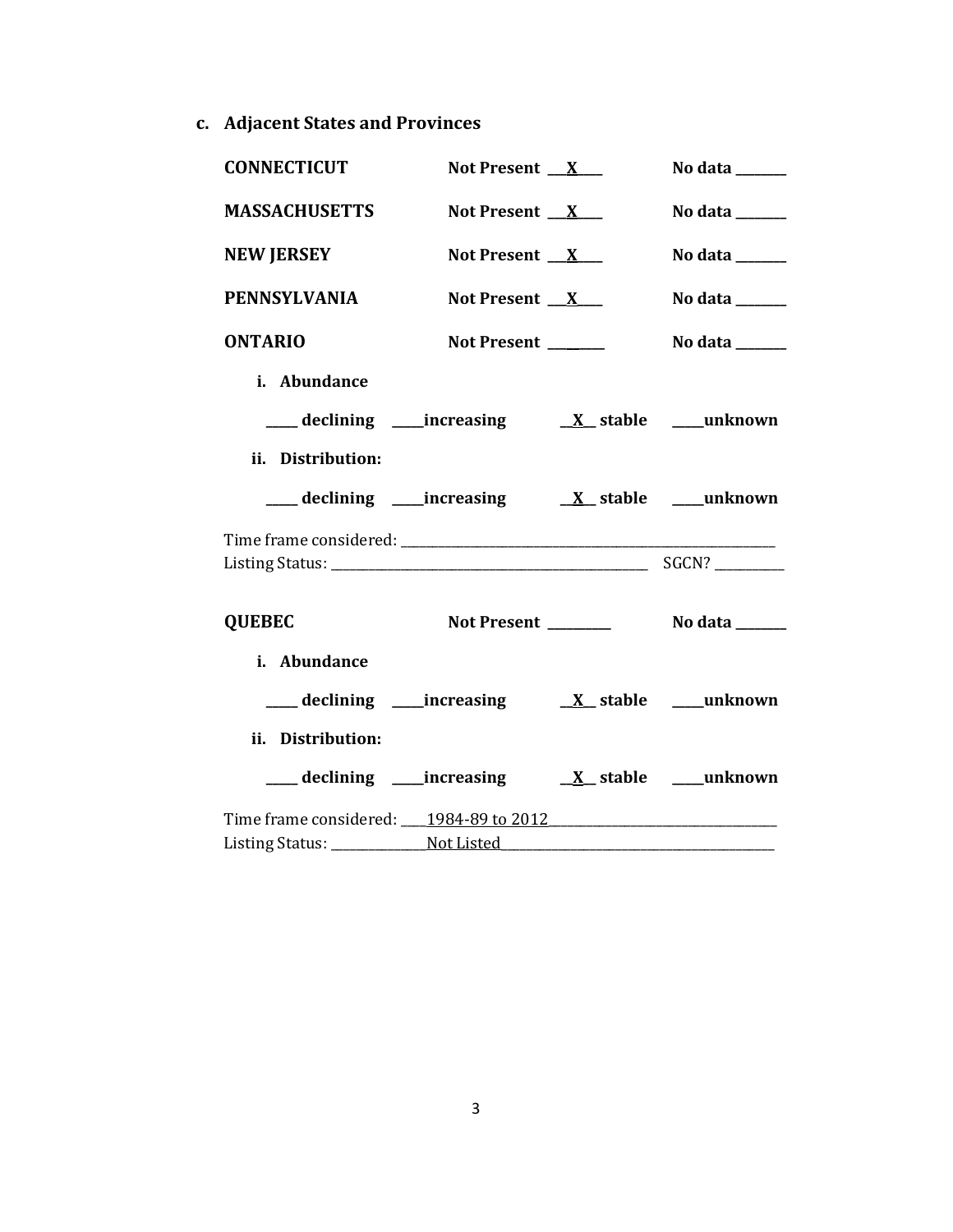| <b>VERMONT</b>                                                               |  |                |
|------------------------------------------------------------------------------|--|----------------|
| i. Abundance                                                                 |  |                |
|                                                                              |  |                |
| ii. Distribution:                                                            |  |                |
| ___declining ___increasing _____stable __ <u>X</u> _unknown                  |  |                |
| Time frame considered: ____ 1976-81 to 2003-07_(<10 records since 1980s) ___ |  |                |
| d. NEW YORK                                                                  |  | No data ______ |
| i. Abundance                                                                 |  |                |
| ___ declining ____increasing ______stable ___ X__unknown                     |  |                |
| ii. Distribution:                                                            |  |                |
|                                                                              |  |                |
| Time frame considered: 1980-85 to 2000-05                                    |  |                |

# **Monitoring in New York.**

The Wildlife Conservation Society has conducted surveys for boreal breeding birds at several sites in the Adirondack Park since 2003 (Glennon 2010). Three-toed woodpecker is one of 12 target species.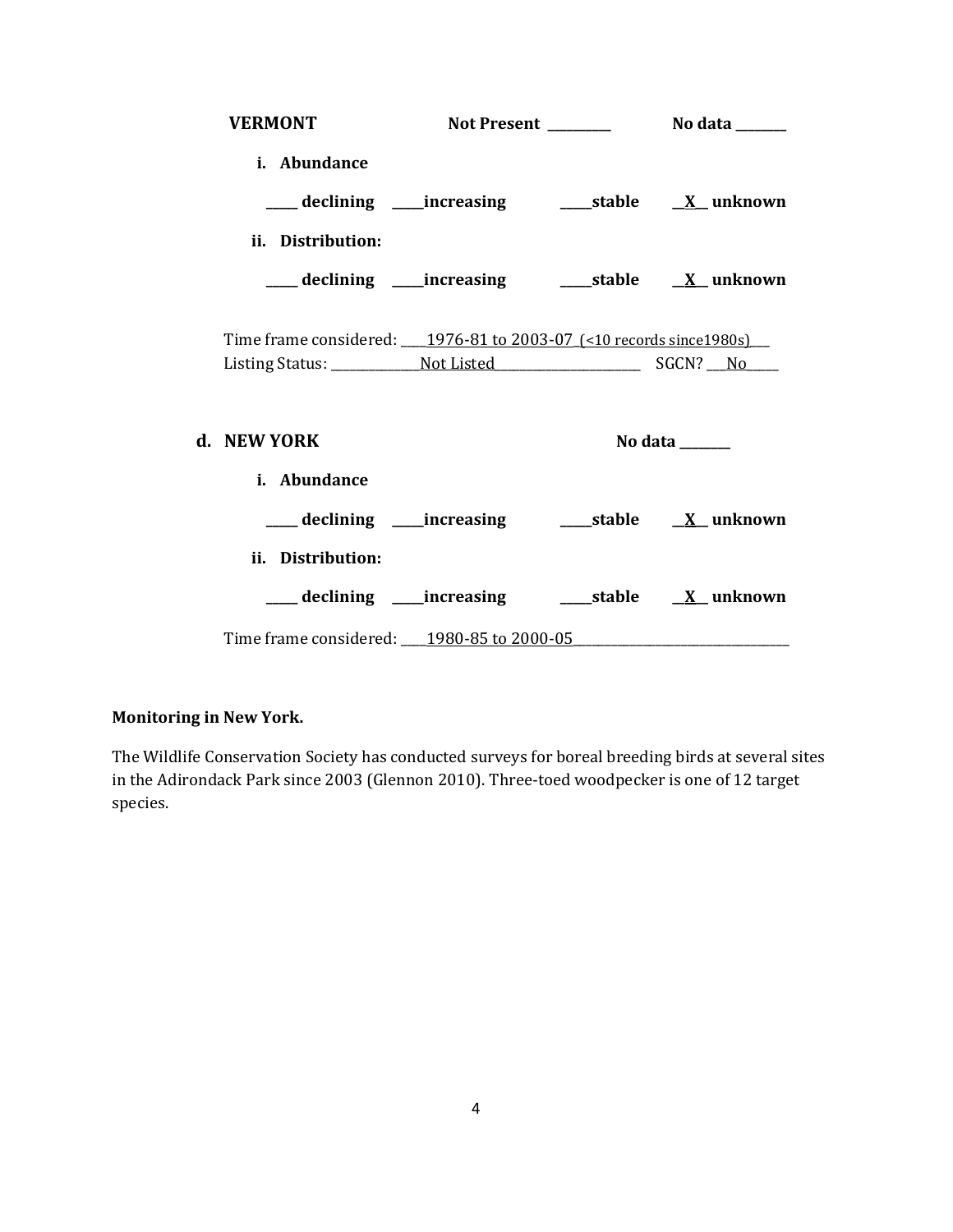### **Trends Discussion:**

Breeding Bird Survey data show inconsistencies due to low relative abundance on the routes. Noting this, it can be said that trends for North America and the Eastern routes both show longterm (1966-2010) and short-term (2000-2010) increases. There is no trend for New York or Vermont. Vermont populations are thought to have been more abundant previously (Oatman 1985); the second VT Breeding Bird Atlas documented only one breeding record.

In New York, Bull (1974) noted that only three breeding records of three-toed woodpecker had been documented in the past 30 years, and he called it "much scarcer than formerly." Peterson (1988) cited the changing ratio of black-backed woodpecker to three-toed woodpecker as further yet not conclusive—evidence of the decline outlined by the Breeding Bird Atlas. The ratio of blackbacked woodpecker to three-toed woodpecker was reported as 2:1 in Bull (1974); during the first Atlas the ratio was 5:1 and during the second Atlas the ratio was 8:1.

The Wildlife Conservation Society conducted point counts for 12 boreal species at 59 sites in the Adirondack Park from 2007-2011. Fewer than five detections were obtained for three-toed woodpecker, which prevented occupancy modeling.



**Figure 1**: Distribution of three-toed woodpecker in North America (Birds of North America Online).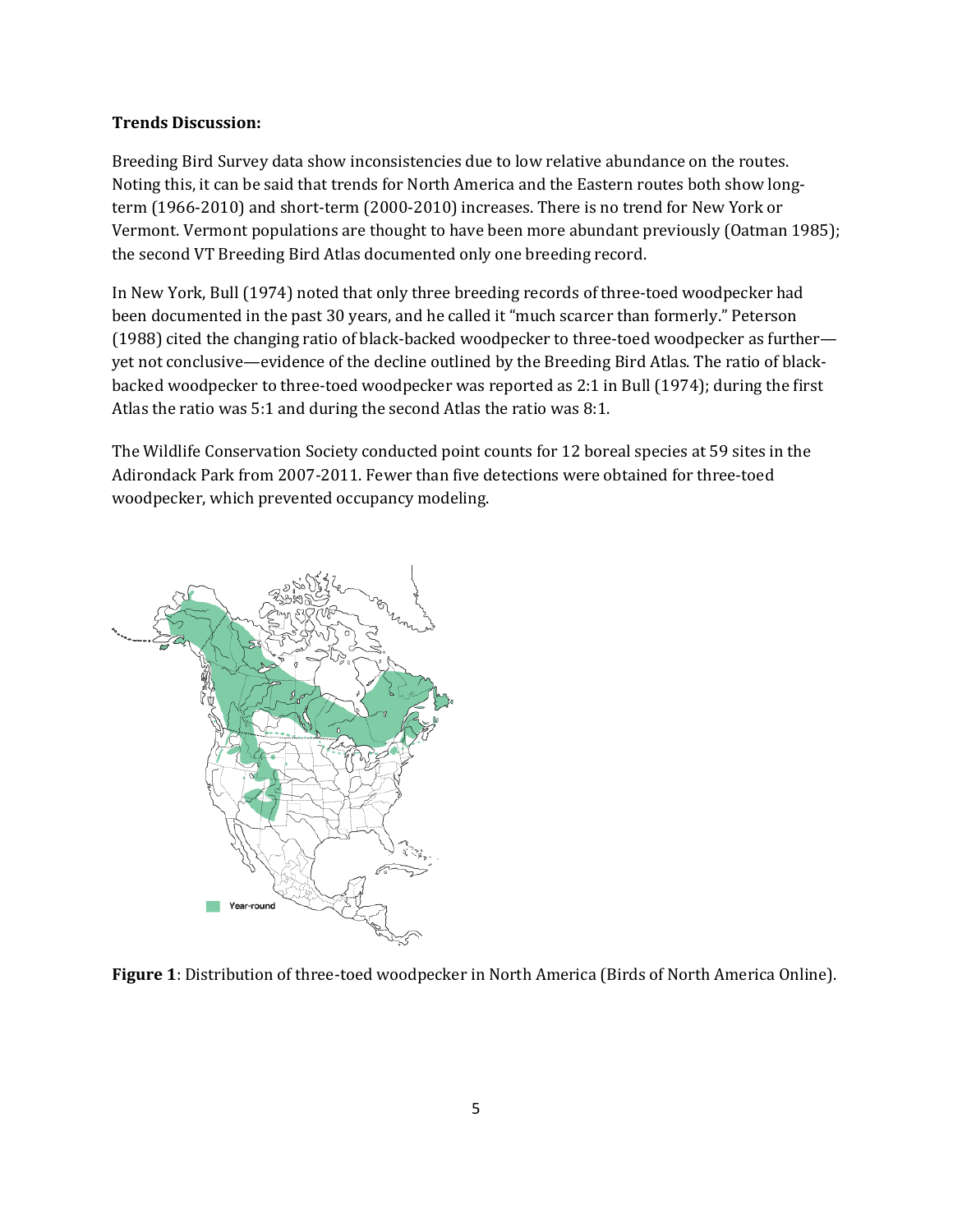

**Figure 2**. American three-toed woodpecker occurrence in New York State during the second Breeding Bird Atlas (McGowan and Corwin 2008).



**Figure 3**. Change in American three-toed woodpecker occurrence in New York State between the first Breeding Bird Atlas and the second Breeding Bird Atlas (McGowan and Corwin 2008).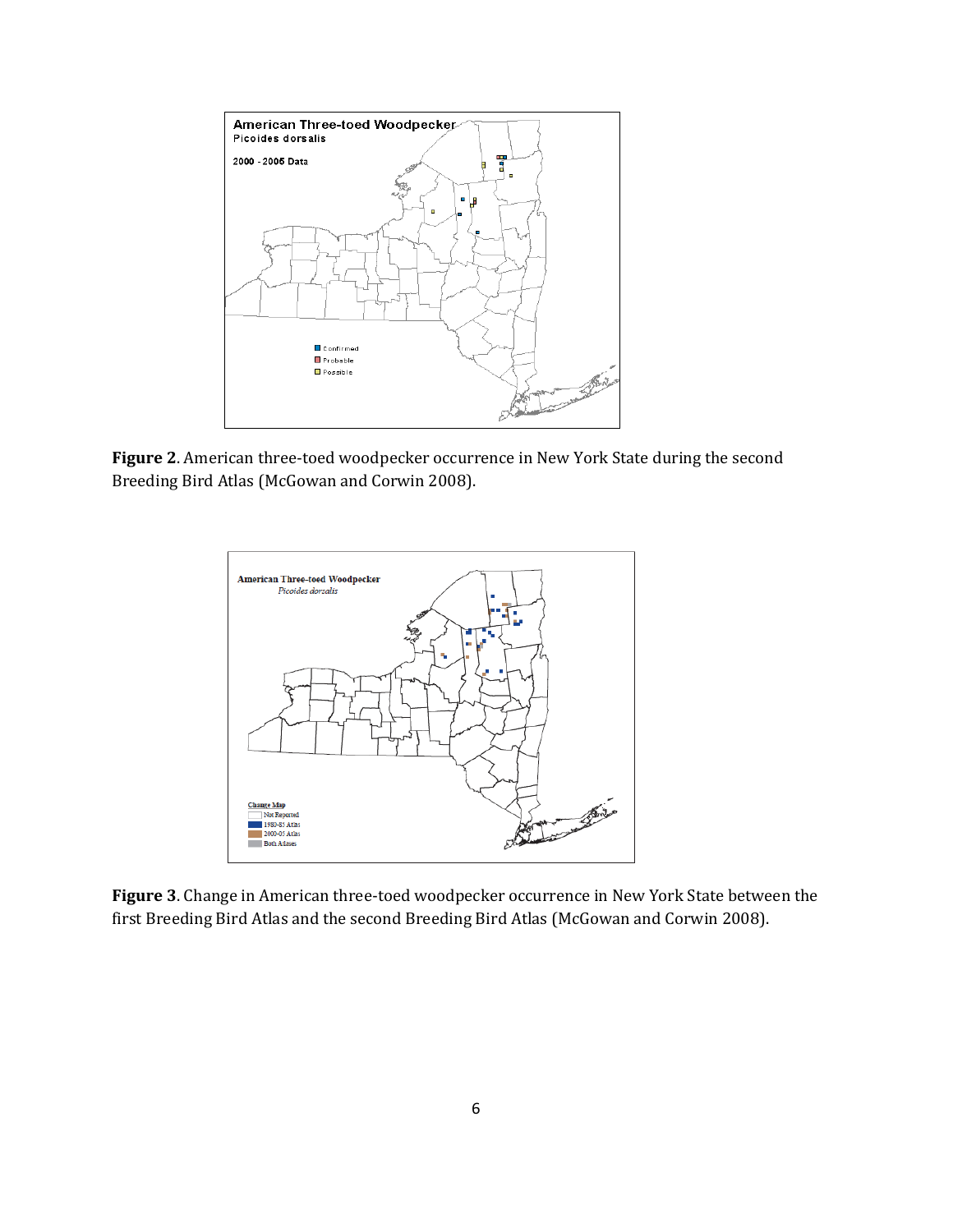

**Figure 4**: Conservation status of three-toed woodpecker in North America (NatureServe 2013).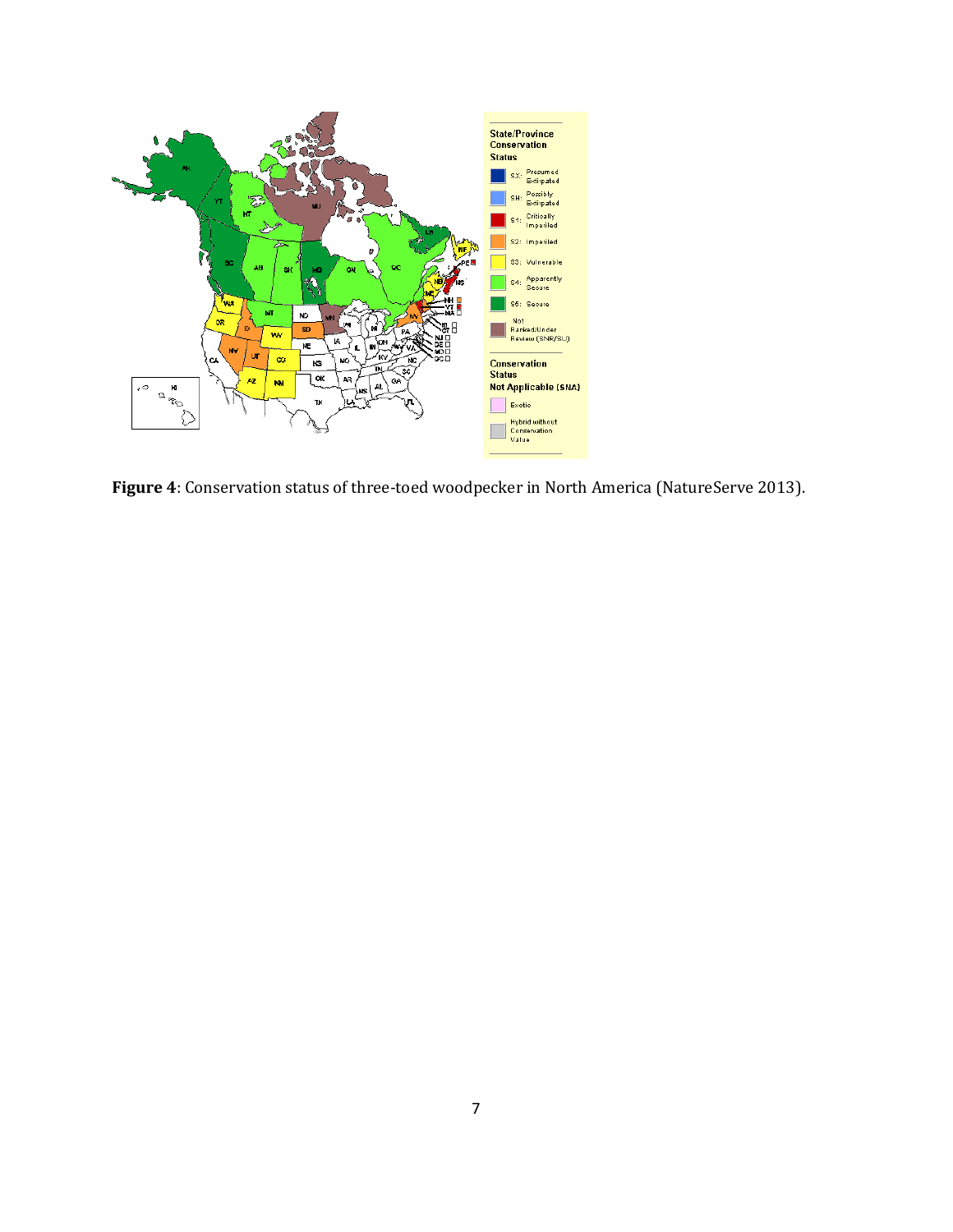### **III. New York Rarity, if known:**

| % of State |
|------------|
|            |
|            |
|            |

# **Details of historic occurrence:**

The first Breeding Bird Atlas (1980-85) documented occupancy in 22 survey blocks statewide with confirmed breeding in only 8 blocks.

| Current | # of Animals | # of Locations | % of State |
|---------|--------------|----------------|------------|
|         |              | 15 blocks      | 0/2        |

### **Details of current occurrence:**

The second Breeding Bird Atlas (2000-05) documented occupancy in 15 survey blocks statewide with confirmed breeding in only 5 blocks, a decline of 32% overall.

# **New York's Contribution to Species North American Range:**

| <b>Distribution</b> (percent of NY where species occurs) |           | <b>Abundance</b> (within NY distribution) |  |
|----------------------------------------------------------|-----------|-------------------------------------------|--|
| $X_{-}$                                                  | $0 - 5\%$ | __ abundant                               |  |
|                                                          | $6 - 10%$ | common                                    |  |
|                                                          | 11-25%    | <sub>-</sub> fairly common                |  |
|                                                          | 26-50%    | uncommon                                  |  |
|                                                          | $>50\%$   | rare                                      |  |

# **NY's Contribution to North American range**

- $X$  0-5%
- $-$  6-10%
- $\frac{11-25}{6}$
- $-26-50%$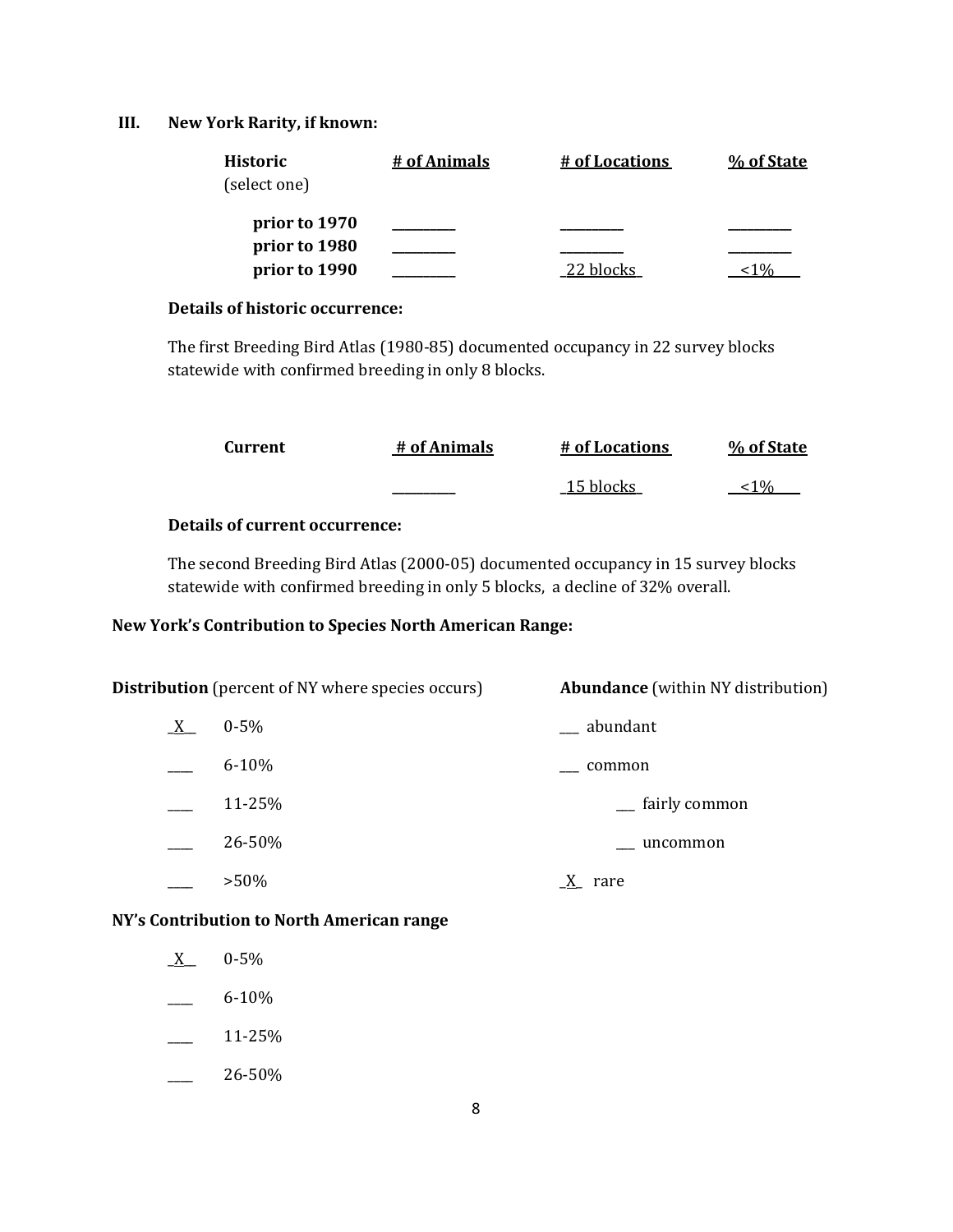\_\_\_\_ >50%

## **Classification of New York Range**

\_\_\_\_\_ Core

\_\_\_\_\_ Peripheral

 $X$  Disjunct

**Distance to core population:**

 $-450 \text{ mi}$ 

### **Rarity Discussion:**

In New York, the three-toed woodpecker occurs as a disjunct population south of the main breeding distribution in Canada. It occurs sparsely in the Adirondack Mountains, about 450 miles south of the population in Quebec.

- **IV. Primary Habitat or Community Type** (from NY crosswalk of NE Aquatic, Marine, or Terrestrial Habitat Classification Systems)**:** 
	- 1. Boreal Forested Peatland
	- 2. Mountain Spruce-Fir Forests
	- 3. Spruce-Fir Forest and Flats
	- 4. Conifer Forest Swamp
	- 5. Mixed Hardwood Swamp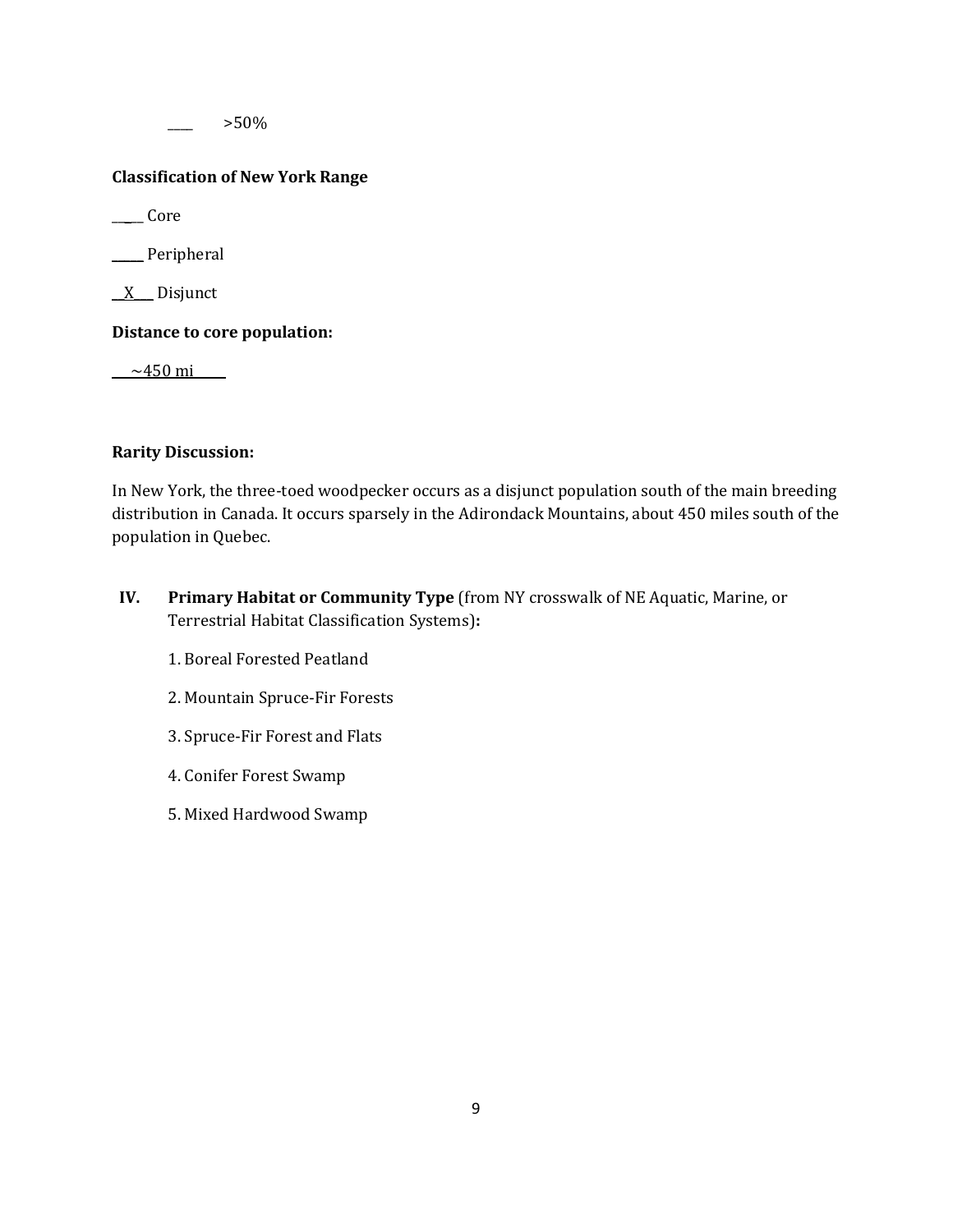### **Habitat or Community Type Trend in New York:**

| <b>Declining</b>           | <u>X</u> Stable | <b>Increasing</b> | Unknown |  |
|----------------------------|-----------------|-------------------|---------|--|
|                            |                 |                   |         |  |
| <b>Habitat Specialist?</b> |                 | X Yes             | No      |  |
| <b>Indicator Species?</b>  |                 | Yes.              | No.     |  |

### **Habitat Discussion:**

The three-toed woodpecker is associated with spruce-fir and spruce-fir-northern hardwood forests, which are often associated with bogs and swamps. It is found in areas where dead standing timber remains following burning or logging. Occasional irruptions of this woodpecker follow increased bark beetle populations that result from disturbances including burns, but also storms and flooding.

In New York, three-toed woodpeckers breed in mountain spruce-fir forests and black spruce bogs, as well as forests with deciduous trees.

### **V. New York Species Demographics and Life History**

### **\_\_X\_\_ Breeder in New York**

- **\_\_X\_\_ Summer Resident**
- **\_\_X\_\_ Winter Resident**
- **\_\_\_\_\_ Anadromous**

**\_\_\_\_\_ Non-breeder in New York**

- **\_\_\_\_\_ Summer Resident**
- **\_\_\_\_\_ Winter Resident**
- **\_\_\_\_\_ Catadromous**
- **\_\_\_\_\_ Migratory only**

**\_\_\_\_\_Unknown**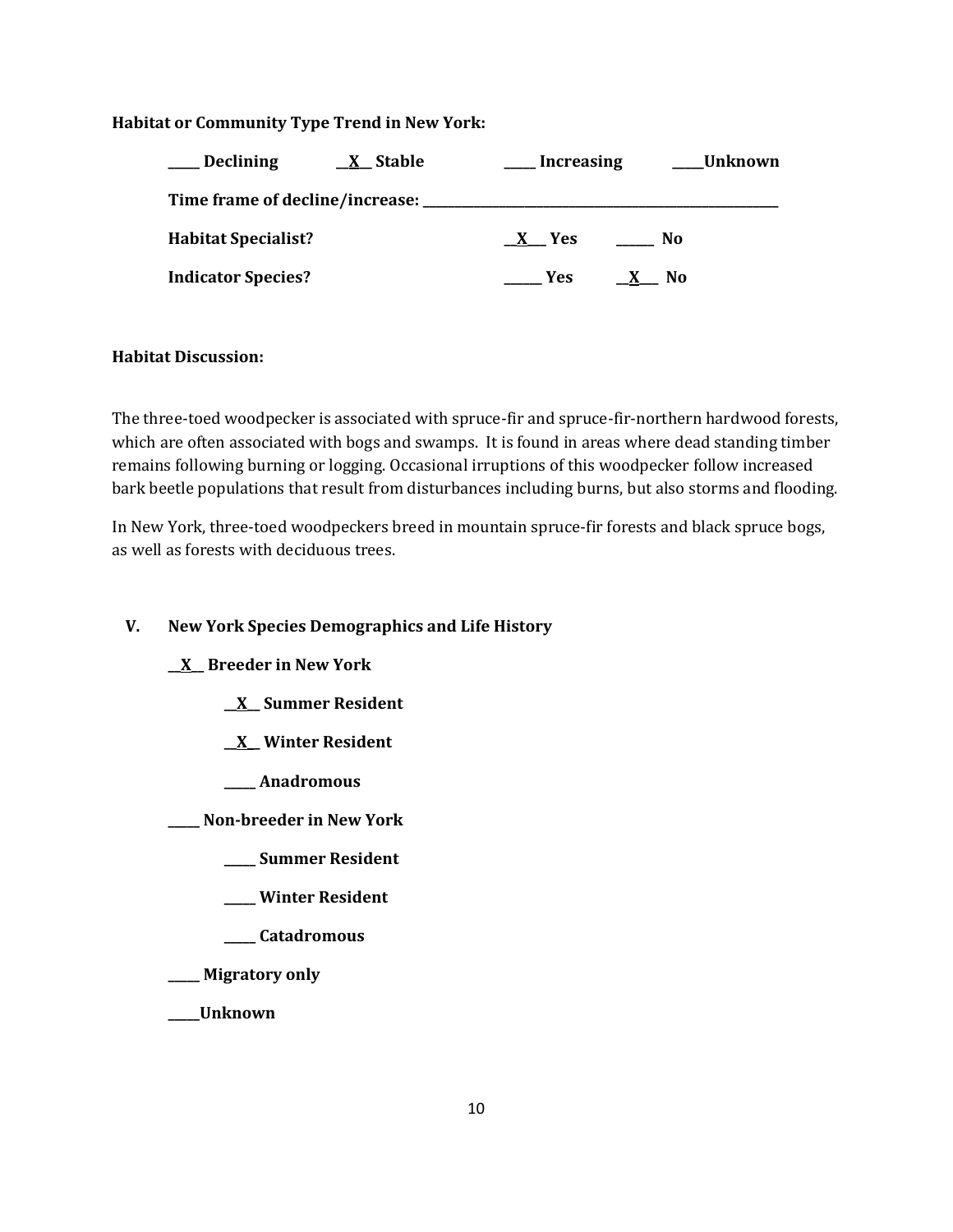### **Species Demographics and Life History Discussion:**

Little is known of the demography and life history of three-toed woodpeckers. The age at first breeding is probably one year; one brood is raised per season. There is very few data on life span. In Oregon, one banded individual was still alive after at least 6 years. There is no data on survivorship. The degree of site fidelity is unknown in North America (Leonard 2001).

Three-toed woodpeckers move into areas where insect populations increase following disturbance such as fire, disease, flooding, and storms. The opportunistic use of disturbed habitats and invasive tendencies suggest an evolutionary history tied to exploiting ephemeral resources resulting from periodic, natural disturbances (Leonard 2001).

# **VI. Threats:**

Threats include incompatible forestry practices and deforestation (Leonard 2001). This woodpecker's association with spatially unpredictable disturbance and its large home range make it sensitive to timber harvest and to forest fragmentation, and these activities have undoubtedly resulted in population declines (Hunter 1992, Hagan et al. 1997, Imbeau et al. 1999, Leonard 2001). In black-spruce dominated forests in Quebec, this species is restricted to forests that are older than planned cutting rotations (Imbeau et al. 1999).

Modern forestry practices use fire suppression, salvage logging (cutting of burned trees), and suppression logging (cutting of insect infested trees), all of which reduce or remove the dead and dying trees on which this species depends. In addition to fire suppression, alteration of natural fire intensity (i.e., from intense stand replacement to "cool" understory fires) has likely resulted in population declines of this species (Hutto 1995).

Three-toed woodpecker was classified as "presumably stable" in regard to predicted climate change in an assessment of vulnerability conducted by the New York Natural Heritage Program (Schlesinger et al. 2011).

### **Are there regulatory mechanisms that protect the species or its habitat in New York?**

**\_\_\_\_\_\_ No \_\_\_\_\_ Unknown**

**\_\_X\_\_\_ Yes**

Three-toed woodpecker is protected under the Migratory Bird Treaty Act of 1918.

# **Describe knowledge of management/conservation actions that are needed for recovery/conservation, or to eliminate, minimize, or compensate for the identified threats:**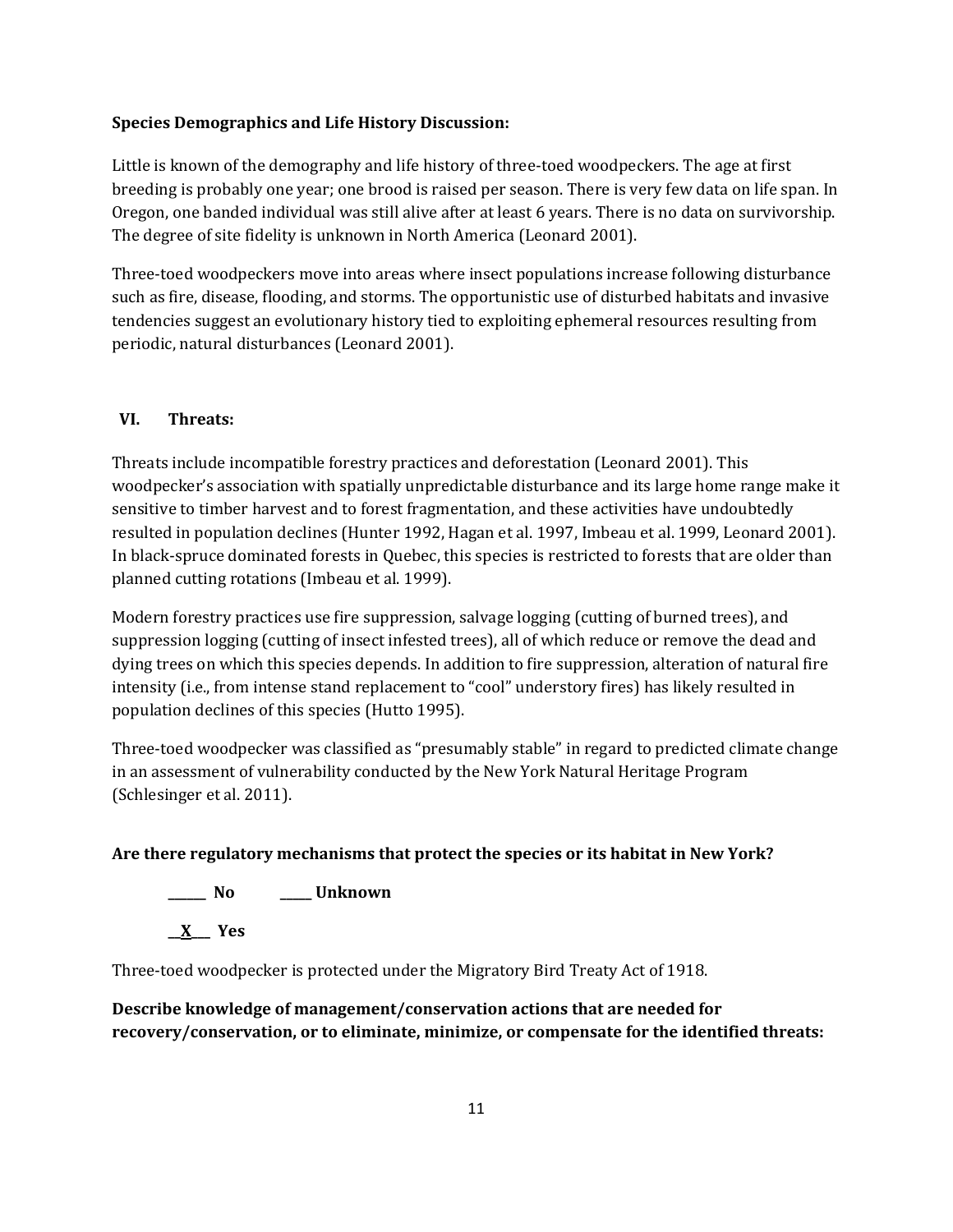This woodpecker benefits from burning, so efforts to prevent fire are likely detrimental (Spahr et al. 1991). Large forest tracts should be protected so that adequate habitat is continuously available as local conditions change through time.

In Oregon, Goggans et al. [\(1988\)](http://bna.birds.cornell.edu/bna/species/588/articles/species/588/biblio/bib039) reported a close tie between three-toed woodpeckers and tree disease and decay. Trees with heartrot were necessary for nests, and dying and decaying trees were necessary for a sufficient prey base; such conditions, however, are counter to maximizing timber output. They recommend providing or setting aside areas exempt from commercial or salvagetimber management and managing these areas to retain characteristics of old-growth or latesuccessional habitat. They recommend rotating protected areas as current sites become degraded and others become suitable, and to minimize fragmentation of protected areas.

The NY Comprehensive Wildlife Conservation Strategy (CWCS; NYSDEC 2005) states the need for a management plan for high-altitude conifer forest birds that incorporates the results of the 2004 State Wildlife Grant study on boreal forest birds (Glennon 2010). Conservation actions following IUCN taxonomy are categorized in the table below.

| <b>Conservation Actions</b>      |                             |  |
|----------------------------------|-----------------------------|--|
| Action<br><b>Action Category</b> |                             |  |
| Land/Water Protection            | Site/Area Protection        |  |
| Land/Water Protection            | Resource/Habitat Protection |  |
| Land/Water Management            | Site/Area Management        |  |

The CWCS includes recommendations for the following actions for boreal forest birds, which includes three-toed woodpecker (NYSDEC 2005).

#### **Habitat monitoring:**

Conduct field studies to determine causes for declines of species known to be declining. **Habitat research:**

Complete an inventory and analysis of the distribution and abundance of boreal species. **Population monitoring:**

Develop a long term monitoring program to determine population trends of boreal forest birds.

#### **State land unit management plan:**

Review Department wildfire management for Forest Preserve lands.